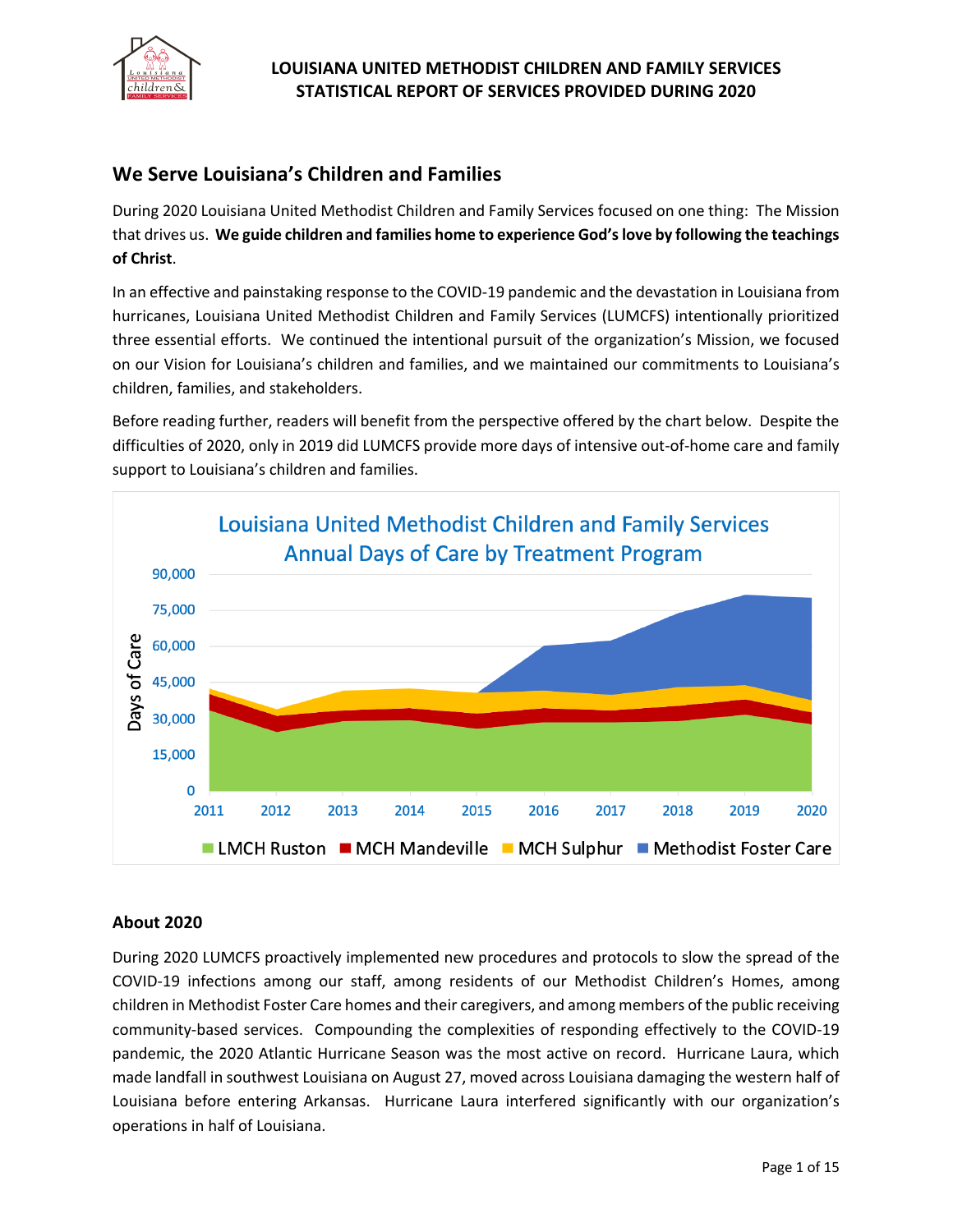

#### *LUMCFS Strategy Against COVID-19: "Slow the Spread"*

LUMCFS administrative and nursing staff met for the first time to discuss the potential impact of COVID-19 on January 20, when the reported infections in China reached 2,500. On February 8, all LUMCFS staff members were notified by email of the potential coronavirus spread, reminded of proper infection control techniques, and were encouraged to prepare their personal lives. On March 2, LUMCFS shared the organization's COVID-19 strategy, "Slow the Spread", with officials at Louisiana's Department of Health, Department of Children and Family Services, and Office of Juvenile Justice. On March 9, the first presumptive case of COVID-19 was reported in Louisiana. On March 10, LUMCFS implemented a Work From Home (WFH) program for higher risk employees and encouraged staff to request accommodations.

LUMCFS reduced the population at Louisiana Methodist Children's Home in Ruston to allow all residents single room occupancy by placing a temporary moratorium on admissions into all three campuses. As children in care completed treatment the admissions moratorium reduced the census without impacting the care of children currently in care. Louisiana Methodist Children's Home then lifted the moratorium and implemented a 14-day admissions quarantine, admitting children in cohorts to contain and slow the spread of COVID-19. In addition to implementing admissions quarantines, while school was out, Howard School at Louisiana Methodist Children's Home served temporarily as the COVID-19 Infirmary. At the same time, the Family Counseling Center building on the Ruston campus was reworked to become the campus Infirmary.

The Family Counseling Center relocated in leased space in the community and continues providing telehealth and in-person services. We closed the OWL Center to the public and OWL Center staff transferred to the Recreation Department of Louisiana Methodist Children's Home to enhance services to children whose daily activities must occur in smaller groups, requiring more staff. The OWL Center and OWL Equine Center reopened for children in care. We opened the OWL's Family Lodge for staff who worked in the COVID-19 Infirmary and wished to avoid exposing their families. Following Hurricane Laura, both the Family Lodge and the Bunkhouse were used to house evacuee staff from Methodist Children's Home of Southwest Louisiana.

Staff of Methodist Foster Care programs (Therapeutic Foster Care, Kinship Navigator, and Louisiana Foster Care Support Organization) modified procedures and put social distancing limitations in place to slow the spread of COVID-19 among foster caregivers, applicant homes, and staff. Despite these restrictions and the impact of Hurricane Laura, Methodist Foster Care provided more days of care during 2020 than in any previous year.

In addition to reorganizing internally to prepare for the community spread of the pandemic virus, LUMCFS assisted other child welfare and behavioral health organizations in acquiring PPE, creating forms for documentation, shared policy and procedure samples, and offered support information for families and caregivers.

#### *Responding to Hurricane Laura*

On Wednesday morning, August 26, the day before Hurricane Laura made landfall, Methodist Children's Home of Southwest Louisiana (MSCHSWLA) evacuated safely. Staff transported the children from Sulphur, Louisiana, to the organization's Outdoor Wilderness Learning (OWL) Center near Ruston. Radar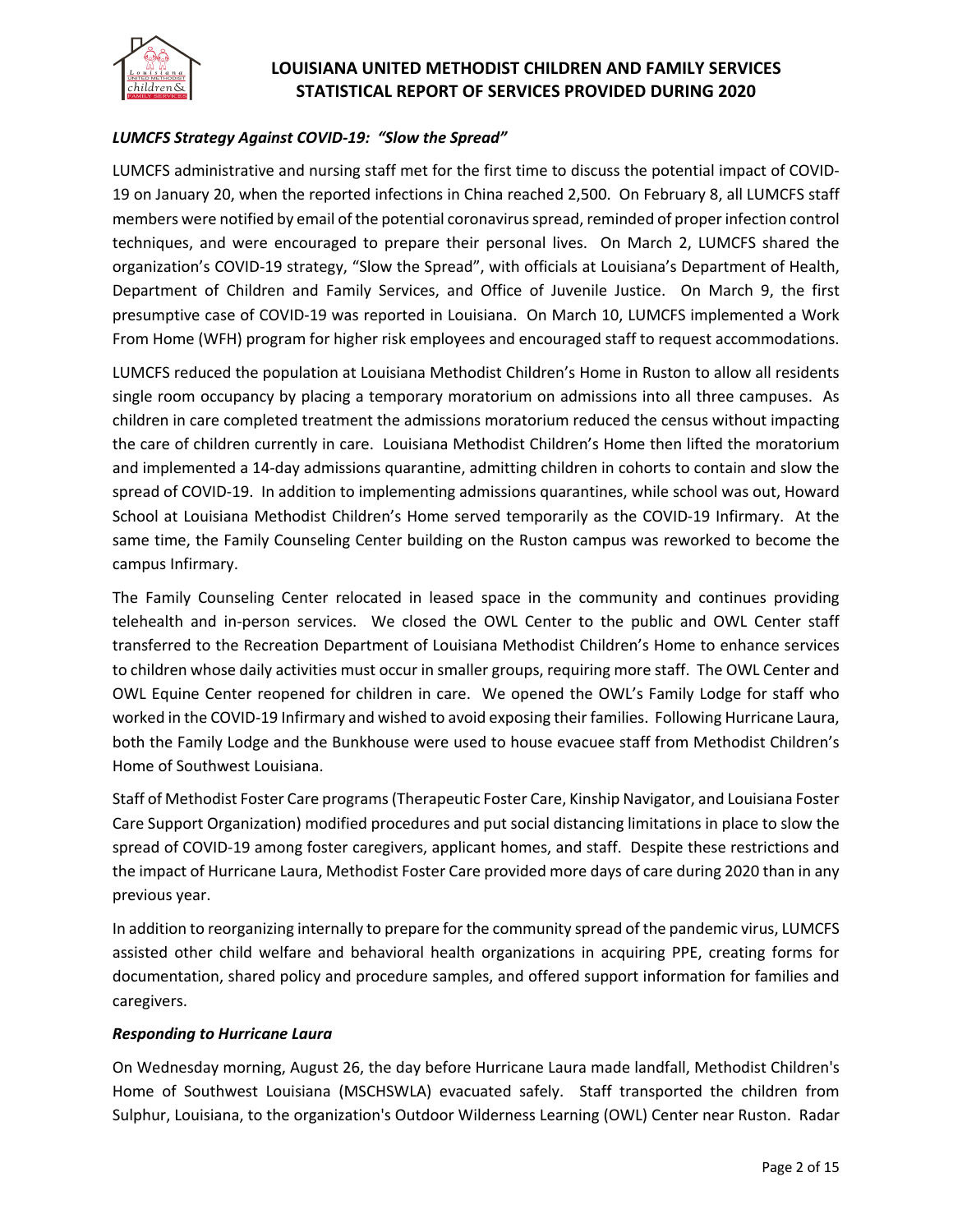

images show the eye of Hurricane Laura passing over the children's home campus in the hours after midnight.

The facility survived the storm virtually unscathed. However, the community was shredded by Laura's powerful winds. Providing residential care requires many partnerships with local community resources including with first responders, food and fuel suppliers, and medical services. These local heroes were engaged in meeting the immediate needs of the broader community. Also, although the children's home was undamaged, water and electricity were interrupted.

Unable to reoccupy the facility in Sulphur for residential care, all children in the care of MCHSWLA were admitted into Louisiana Methodist Children's Home in Ruston, Louisiana. Staff from the Sulphur facility were transferred into positions on the Ruston campus. The OWL Center hosted staff and families whose homes were destroyed or damaged.

Health to deactivate the PRTF license for MCHSWLA, to free the facility for use in disaster recovery work. On Thursday morning, September 3, 2020, LDH/Health Standards moved quickly, granted our request, and issued an Inactive PRTF license for MCHSWLA effective 9/2/2020. LUMCFS immediately entered a partnership agreement with the Disaster Relief Ministry of the United Methodist Church in Louisiana, making the facility available as a staging area and living quarters for recovery volunteers.

contact with these families and with the Department of Children and Family Services. While children and family members were safe during the storm, some therapeutic foster homes were damaged as far north as in central Louisiana, but most extensively in southwest Louisiana. United Methodist Disaster Relief Ministry volunteers assisted these families and our staff with initial recovery work by placing tarps, removing limbs, and securing homes.

### **Just Shy of Delivering More Services Than Ever Before**

Methodist Foster Care's continued growth compensated for the reduction in residential care days due to the pandemic response by Louisiana Methodist Children's Home in Ruston, Methodist Children's Home of Southwest Louisiana in Sulphur, and Methodist Children's Home of Greater New Orleans in Mandeville.

Given the continued presence and spread of the SARS-Cov-2 virus, we do not anticipate much opportunity to increase days of care in LUMCFS' three children's homes during 2021. However, LUMCFS continues increasing Methodist Foster Care services by intentional recruitment and adding new foster care-related services to support Louisiana's foster caregivers. We anticipate the continued growth of Methodist Foster Care's therapeutic foster care services will offset any continued reduction in intensive residential care provided by the three Methodist Children's Homes.

The following chart shows the previous 10-year history of the annual number of days of intensive residential care provided by LUMCFS's three Methodist Children's Home and in therapeutic foster care.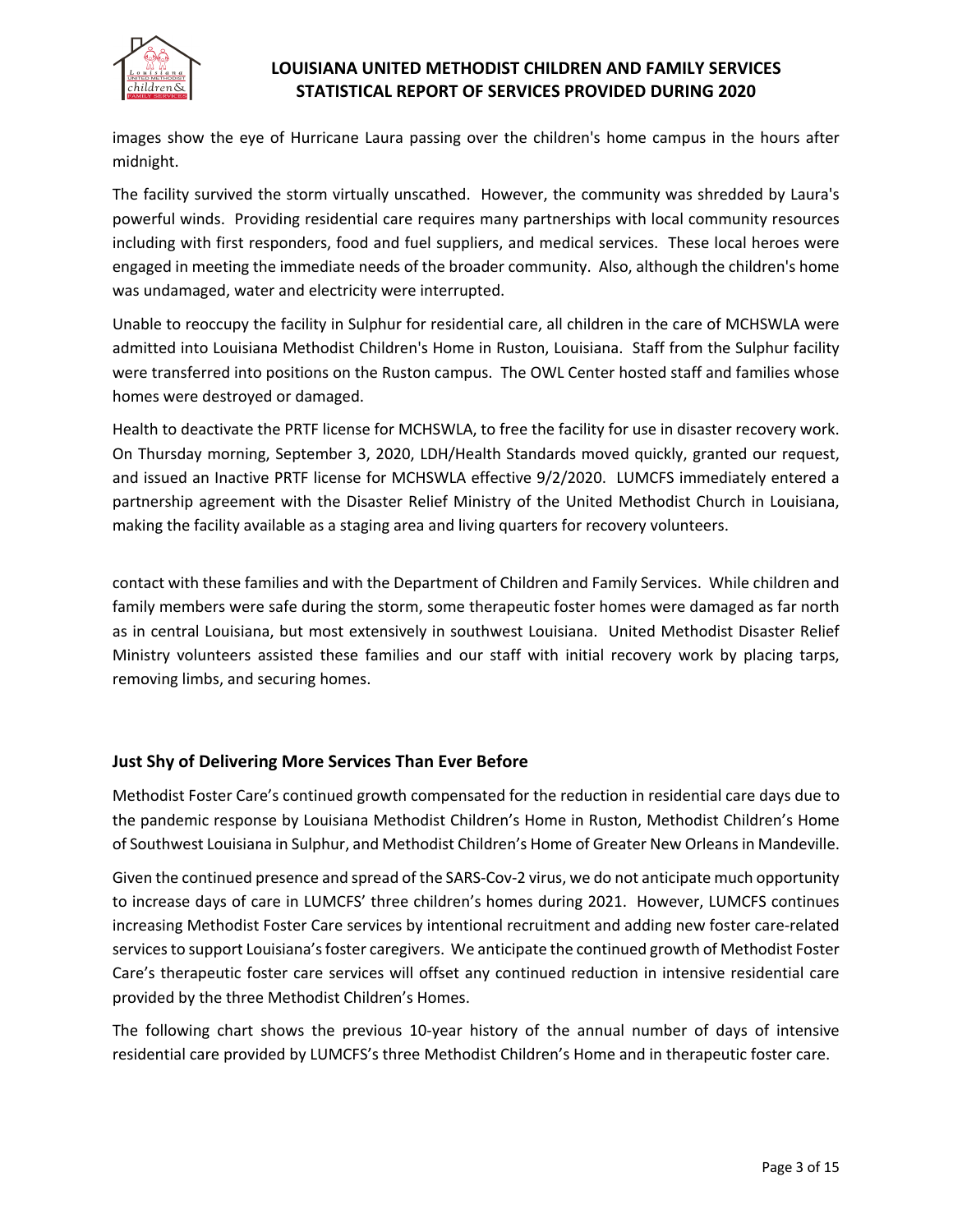



# **LUMCFS's Three United Methodist Children's Homes**

Our organization's three United Methodist children's homes are located in the bootstrap, heel and toe of Louisiana's boot-shaped state. These strategic locations provide intensive residential care convenient to the geographic regions of our state. In addition to the residential care we provide at Louisiana Methodist Children's Home, Methodist Children's Home of Greater New Orleans, and Methodist Children's Home of Southwest Louisiana, from these three children's homes, we also reach into communities across Louisiana with services for families and children.

### **Children in Our Care Have Good Outcomes**

Objective assessment instruments are used to evaluate the effectiveness of treatment. Treatment outcomes of residents are individually assessed through the use of the *Child and Adolescent Needs and Strengths* (*CANS*) assessment, a widely-used comprehensive trauma-informed behavioral health evaluation and communication tool.

An individual child's series of *CANS* assessments provides perspective for clinical decision-making and service planning for the child. Aggregated *CANS* assessment scores from children participating in a treatment program are useful for facilitating quality improvement activities and they allow for outcomes monitoring and comparisons of the treatment program's relative intensity of care and the effectiveness of treatment in general.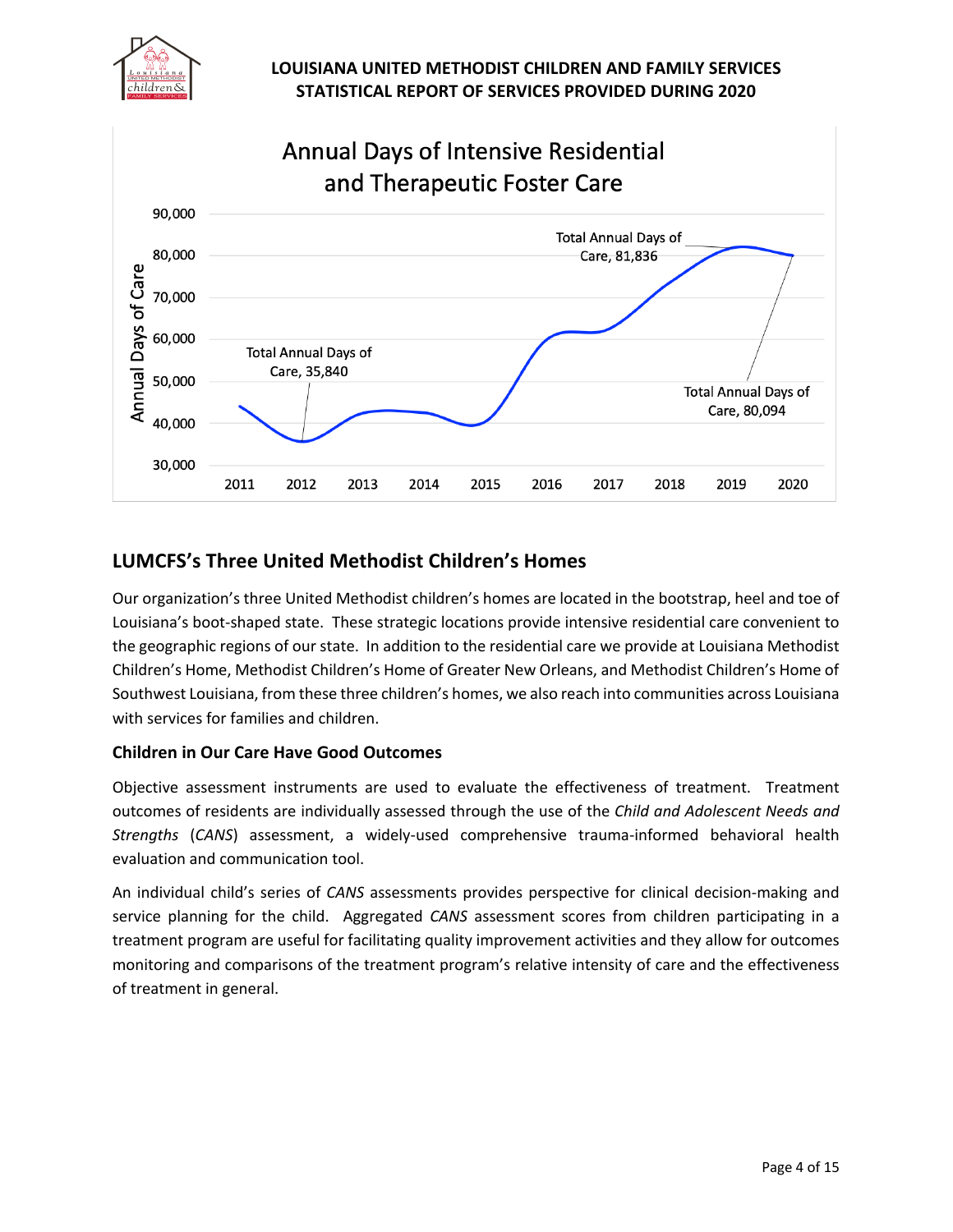



Comparative studies allow one to put the LUMCFS *CANS* results into a broader context. An assessment of *CANS* data collected from Indiana's Psychiatric Residential Treatment Facilities (PRTFs) between 2008 and 2012 was reported at the 31st Annual *Research & Policy Conference*, held in Tampa, Florida during 2018 in a presentation titled "National *CANS* Analysis of Wraparound". This broad presentation provides relevant benchmarks because the presenters also reported on an analysis of aggregated *CANS* data from the Louisiana Coordinated System of Care's (CSOC) Wraparound Agencies which was collected between 2013 and 2016. In addition to reporting on Louisiana's CSOC study of CANS assessments, the presenters covered *CANS* reports from Indiana, the Seneca agencies in California, a Texas-based provider, and a collection of agencies participating in a national community mental health waiver.

The average admission *CANS* score for participants in Louisiana's CSOC was 34.5, the average 6-month *CANS* score was 32.0, and the average discharge *CANS* score was 25.7. *CANS* scores improved from 34.5 to 25.7, an improvement of 8.8 points or 25.5%, for participants in Louisiana's Wraparound services.

The average baseline admission *CANS* score reported for the Indiana study was 45.0, the average 6-month *CANS* score was 43.8, and the average discharge *CANS* score was 41.3. Children participating in the Indiana PRTF study improved from 45.0 to 41.3, an improvement of 3.7 points or 8.2% improvement.

The average baseline admissions *CANS* score for LUMCFS PRTF services during 2020 was 60.99 and the average discharge *CANS* was 40.77. This reflects aggregated data from 142 initial *CANS* and 114 discharge *CANS*. Children receiving care in LUMCFS PRTFs improved from 60.99 to 40.77, an improvement of 20.22 points or 33.1% improvement.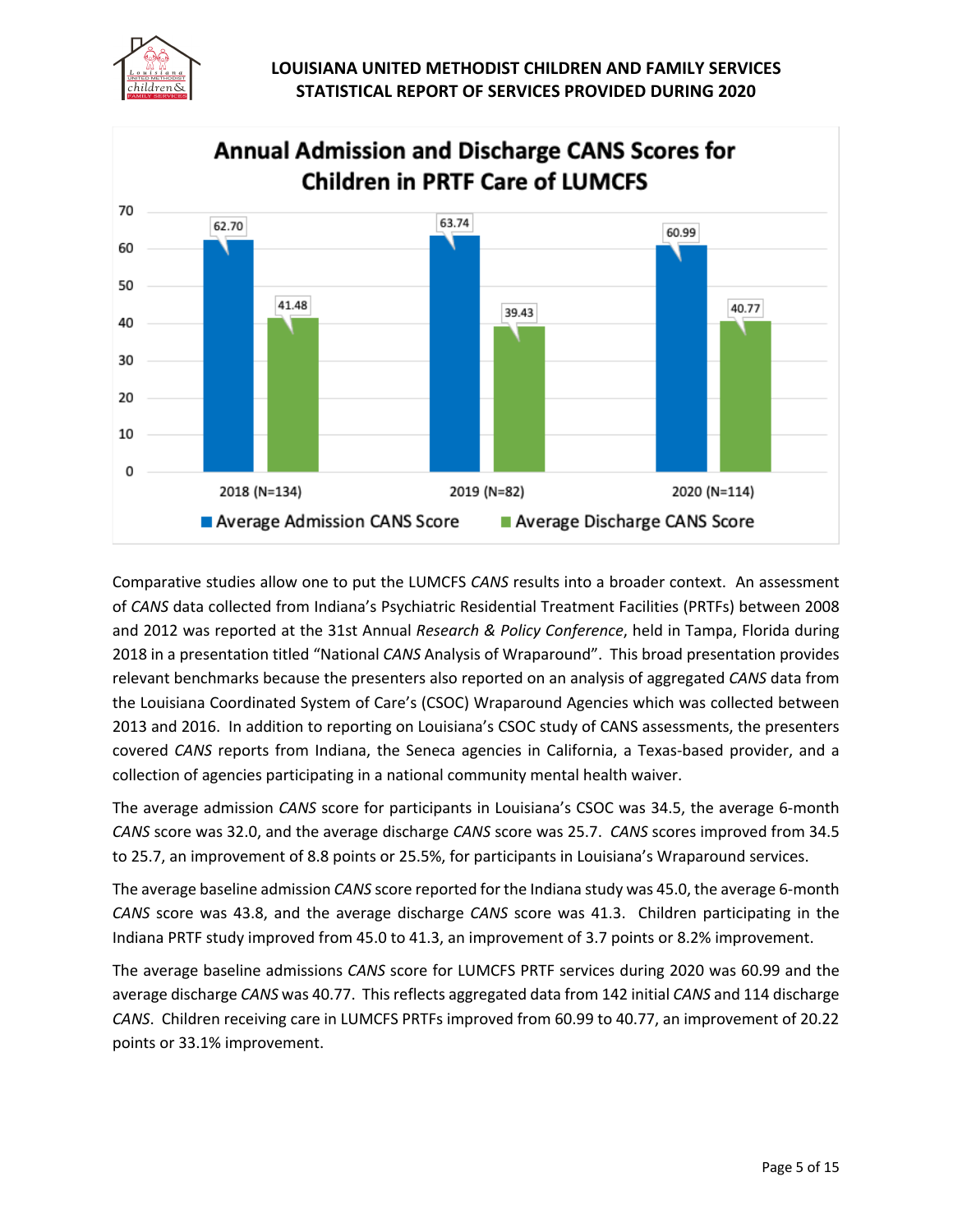

Several important facts become obvious when comparing LUMCFS *CANS* assessments to the Indiana PRTF assessments and the Louisiana CSOC *CANS* assessments. First, LUMCFS *CANS* assessments show children

make significantly more improvement in care versus the findings reported by the Indiana PRTF study.

Second, LUMCFS is treating children in PRTF services who enter care at a significantly higher acuity level than those receiving services from Louisiana's Wraparound Agencies. This indicates a proper use of Louisiana's most intensive residential care. However, there is an a gap between the average discharge CANS from PRTF care (40.77) and the average admission CANS (34.5) into CSOC services. This gap is a difference that may be significant and indicative of a service intensity gap in Louisiana's array of mental health services for children. This needs gap between PRTF and community-based services may be addressed by continued successful treatment in PRTF prior to managed care's denial of continued coverage or by an intensifying of community-based mental health services designed to receive these children back into their communities.



Third, children entering LUMCFS PRTF care are also entering as a significantly higher level of acuity than children entering Indiana's PRTF. Children are completing intensive treatment and are discharging from care with an average *CANS* score of 40.77. Children whose care is authorized or discontinued by *Healthy Louisiana*, our state's managed care system for behavioral health, are discharging after treatment at nearly the same average *CANS* scores as children entering Indiana's PRTFs, 45.0. In Louisiana, PRTFs are meeting the needs of children who were formerly cared for in the state's adolescent psychiatric hospitals.

### **Comprehensive Residential Care for Children**

LUMCFS provides the most intensive, comprehensive, holistic residential care available for Louisiana's children and adolescents. Our organization's three intensive residential care facilities in Ruston, Sulphur, and Mandeville are licensed by the Louisiana Department of Health as Psychiatric Residential Treatment Facilities. We receive requests for care from throughout Louisiana from parents; from other treatment facilities; from Medicaid management companies; from custodial state agencies including the Department of Children and Family Services, the Office of Juvenile Justice, and the Louisiana Department of Health; from clergy and from healthcare professionals.

### **Residential Occupancy**

In 2020, in preparation for the arrival of COVID-19 in Louisiana, LUMCFS reduced the population at Louisiana Methodist Children's Home in Ruston to allow for single-occupancy rooms, placed a temporary moratorium on admissions into all three campuses, and implemented a 14-day admissions quarantine.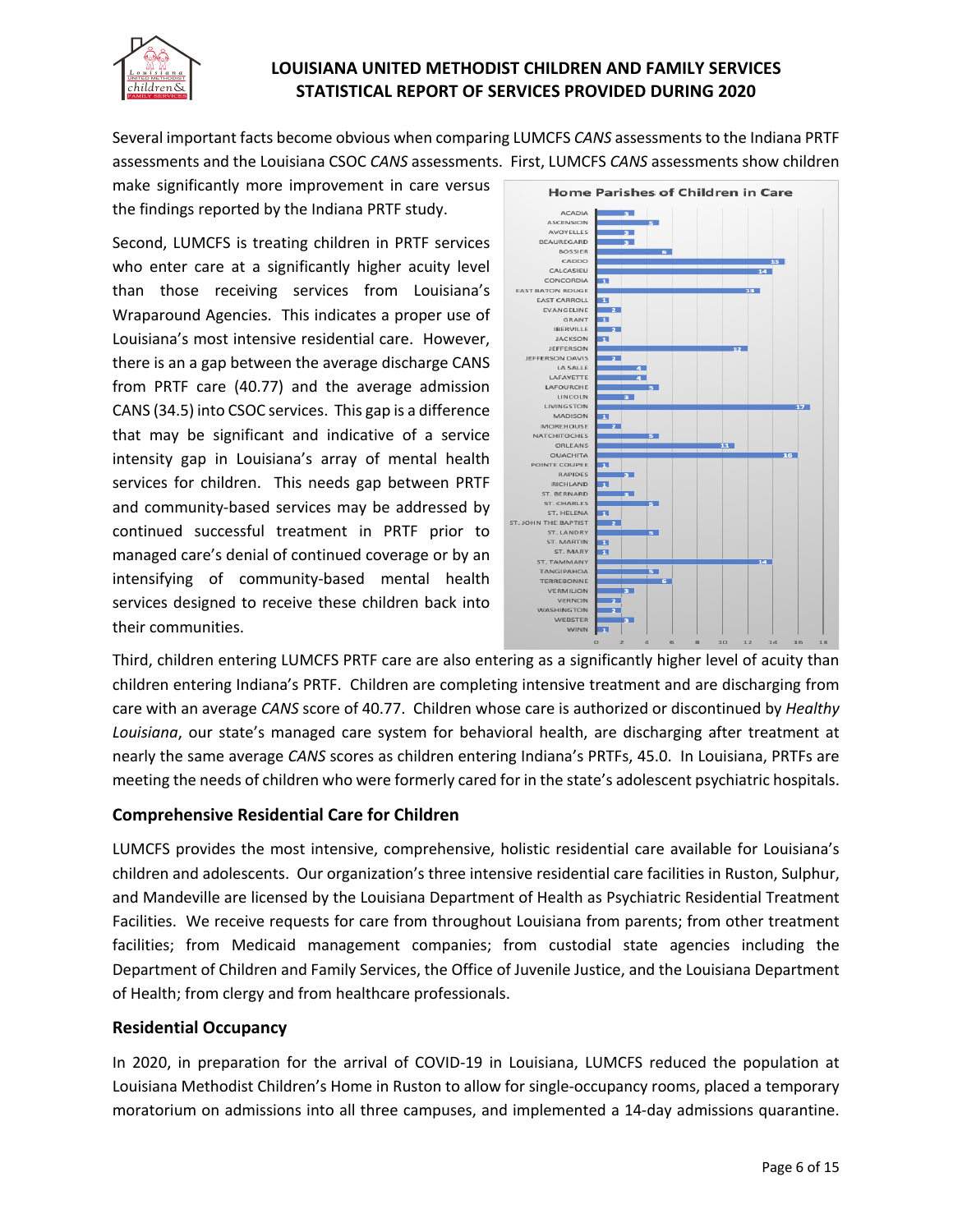

Also, LUMCFS temporarily closed Methodist Children's Home of Southwest Louisiana for 90 days following Hurricane Laura. These factors had a significant impact upon the percentage of capacity during 2020.

|                                                  | <b>Potential</b> | Actual       | Percentage  |
|--------------------------------------------------|------------------|--------------|-------------|
| <b>Residential Treatment Facility</b>            | Days of Care     | Days of Care | of Capacity |
| Louisiana Methodist Children's Home              | 30,660           | 27.705       | 90.36%      |
| Methodist Children's Home of Greater New Orleans | 6,560            | 5.226        | 79.54%      |
| Methodist Children's Home of Southwest Louisiana | 8.790            | 4.716        | 53.65%      |
| <b>TOTAL</b>                                     | 46.010           | 37.647       | 81.80%      |



# **Howard School**

### *Background and enrollment*

The Lorraine Howard Educational Center, or "Howard School" as it is recognized by the Louisiana Department of Education, is located on the Ruston campus of Louisiana Methodist Children's Home. Licensed by Louisiana's Department of Education as an alternative school, Howard School provided educational services to 252 youth during the 2020 calendar year. Of these students, 248 were residents of the Louisiana Methodist Children's Home and 4 were off-campus youth from the local school district. The average daily student count for educational services on any given day prior to COVID-19 restrictions and related issues was 83.

### *Instruction*

2020 was a challenging year for students and teachers at Howard School and our John Allen Vocational Center due to the COVID-19 pandemic. With the support of the Clinical Services Department and Mental Health Specialists, youth attended classes at the school for a full day of instruction through March 13, 2020. Unexpectedly and at that time, Governor John Bel Edwards, by Executive Order, imposed a Stayat-Home Order due to the alarming rise in cases and hospitalizations of COVID-19 individuals; this event marked the closure of schools across the State of Louisiana through the end of May 2020. As per instructions from the Louisiana Department of Education, instructional lessons were prepared for students and sent to the houses and buildings on campus, allowing for some measure of on-going learning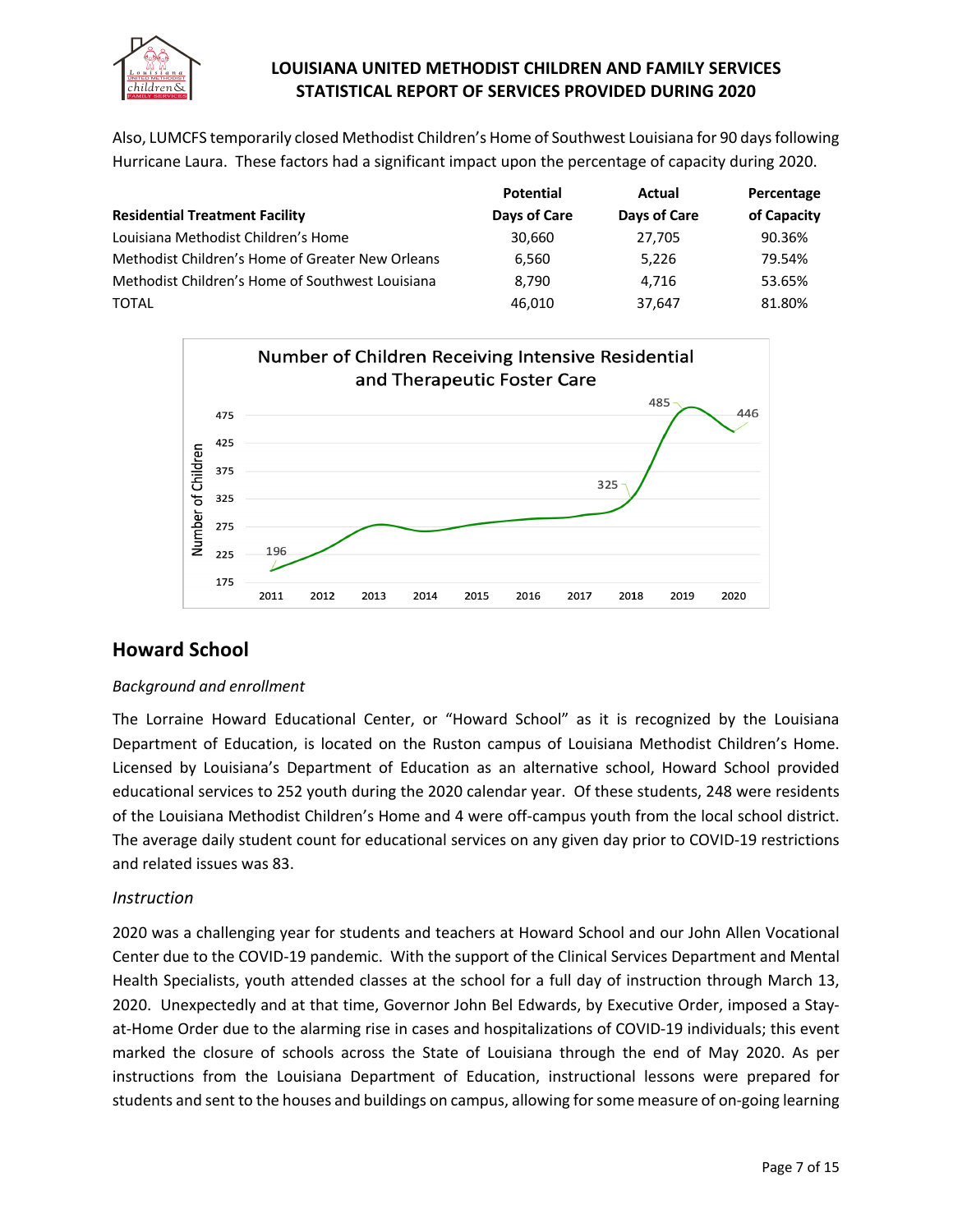

and skills maintenance; however, classwork was not graded but used by staff to keep students constructively engaged in educational programming.

School re-opened in the fall on August 14, 2020. Again, a significant challenge during the first semester of 2020 was providing on-going face-to-face instruction due to COVID-19 cases among youth and/or staff, resulting in frequent and often on-going isolations. When resident students could not attend face-toface, the faculty and staff of Howard School and our John Allen Vocational Center prepared assignments that were delivered to the houses and buildings and picked up daily by assigned school staff. The school designated a coordinator for this distance learning platform utilizing hard copy materials since the hightech Chromebooks were on backorder for the entire semester of 2020.

Howard School moved from a seven-period day to an eight-period day to allow for a communication period whereby teachers could contact youth and staff at the houses and buildings to assess where learning needs or questions existed. This blended or hybrid instruction method worked reasonably well throughout the remainder of 2020, allowing for student progression in their classes and legitimate grades to be given.

Students participated in face-to-face instruction when they were not on isolation or restriction; however, due to students, teachers, and staff's safety, alternating instructional face-to-face days were created and utilized through the end of the 2020 calendar year. Through the hybrid fall semester of 2020, face-toface classroom instruction averaged 47 students compared to 83 before the closure in March through May.

Louisiana standards-based instruction was utilized in the middle school grades of 5-8 as well as the high school grades of 9-12. This was driven by the school's Professional Development Plan incorporated in the grant funding applications and required of "Comprehensive Instruction-Required" (CIR) schools across the State of Louisiana. School improvement focused on curriculum alignment with the Louisiana standards and linked teacher staff development with the approved and adopted Tier 1 Curriculum.

Only three students were classified as seniors and were enrolled before discharge. The majority of students were clustered in seventh, eighth, or ninth grade.

The primary classes of instruction throughout the year were the typical middle school subjects of English language arts, mathematics, science, social studies, and physical education; however, a middle school elective as well as a language arts and mathematics remediation classes were provided for all middle school youth during the day's schedule.

High school classes included core subject classes as well as elective classes and individualized class schedules were developed for each study following a review of student records and transcripts. Youth met individually with the school counselor or the principal to discuss the schedule that matched their graduation pathway.

The Jump Start TOPS Tech Career Diploma, TOPS University Diploma, or the High School Equivalency Test (HiSET) pathways were the three options for high school students. Twenty high students opted for the HiSET diploma pathway due to their age and lack of Carnegie Credits, while the other high school youth were somewhat evenly split between the Jump Start and TOPS University pathways to graduation.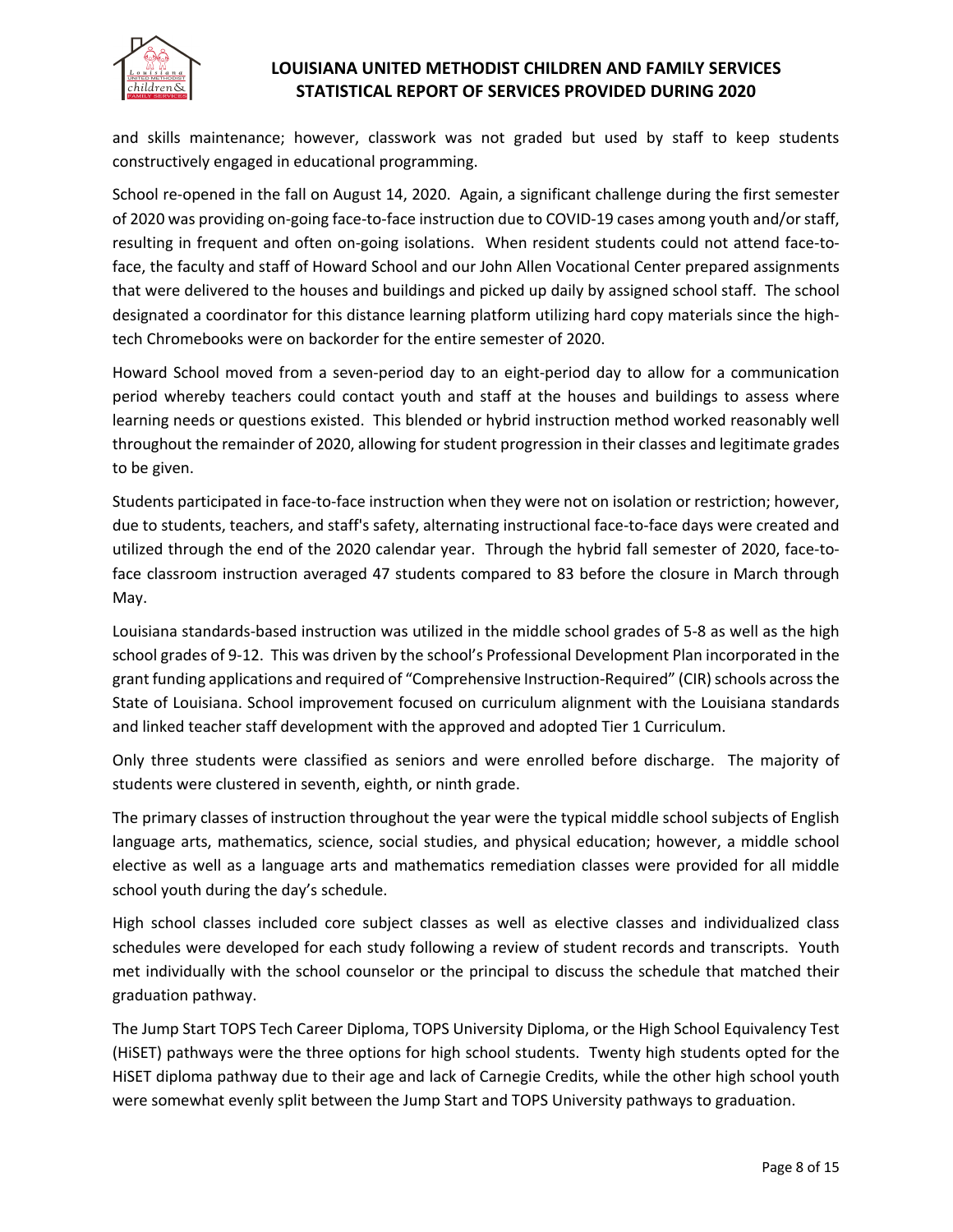

# *Teachers and Instructional Support Staff*

The school staff, inclusive of the vocational center, consisted of fourteen well-trained and certified professionals along with five support staff who worked to provide educational services to resident and non-resident youth. Of these employees, three teachers were Lincoln Parish School Board employees along with two others who served as teacher aides and one was a behavioral interventionist. Other support staff employed by LUMCFS included a school secretary, a computer lab manager, a youth behavior coordinator/interventionist, and a time sheet substitute teacher/librarian.

Howard School students benefited from a part-time physical education teacher and guidance counselor until March 13, 2020. At this critical juncture, the Recreation Department took over all physical activities of our youth and eventually handled the entire physical education program through the fall of 2020 due to the physical education teacher being on leave and to assure the safety of youth in our care. The Recreation Department continued to handle the physical education classes until the end of the calendar year 2020.

Upon the school counselor's return in early October, her role returned to review transcripts and develop student schedules and thereby matched schedules to students' graduation plans, monitored student progress, and handled the State of Louisiana assessment components serving as the District and School Test Coordinator. The State waived student testing due to the pandemic, but this remained a critical aspect of the school counselor's job to keep up with individual student assessments and schedule testing for all youth using the on-line testing platform.

#### *Student Achievement*

End-of-course testing at the high school in 2020 was waived due to the pandemic; therefore, passing rates using our Louisiana assessments were not available. Based on passing rates using the number of Carnegie Credits earned to determine the student's level of advancement to the next high school grade, 61% of the high school students passed to the next level while 39% were retained in the high school grade level they were enrolled.

As with our high school students, middle school students in grades 5 through 8 did not participate in Louisiana Assessments due to the pandemic waiver; again, there was no Louisiana assessment data to use for the purpose of this report. Based on passing rates using student grades at the end of the year, 81% of middle grade students passed while 19% were retained.

#### *Instruction via On-line Learning*

In the high school computer lab, the web-based credit recovery program allowed for students to take courses for Carnegie Credit hours toward a high school diploma during the 3<sup>rd</sup> nine weeks or first quarter of 2020 and once again in the 3<sup>rd</sup> and 4<sup>th</sup> quarters of 2020. Youth earned course credit in classes that they may have previously failed and/or earned credit in classes that would not have otherwise been available through on-campus instructors. In 2020 eight credits were earned by youth enrolled in computer-based credit courses; this was a decrease over the previous year due primarily to the pandemic isolations and discharges.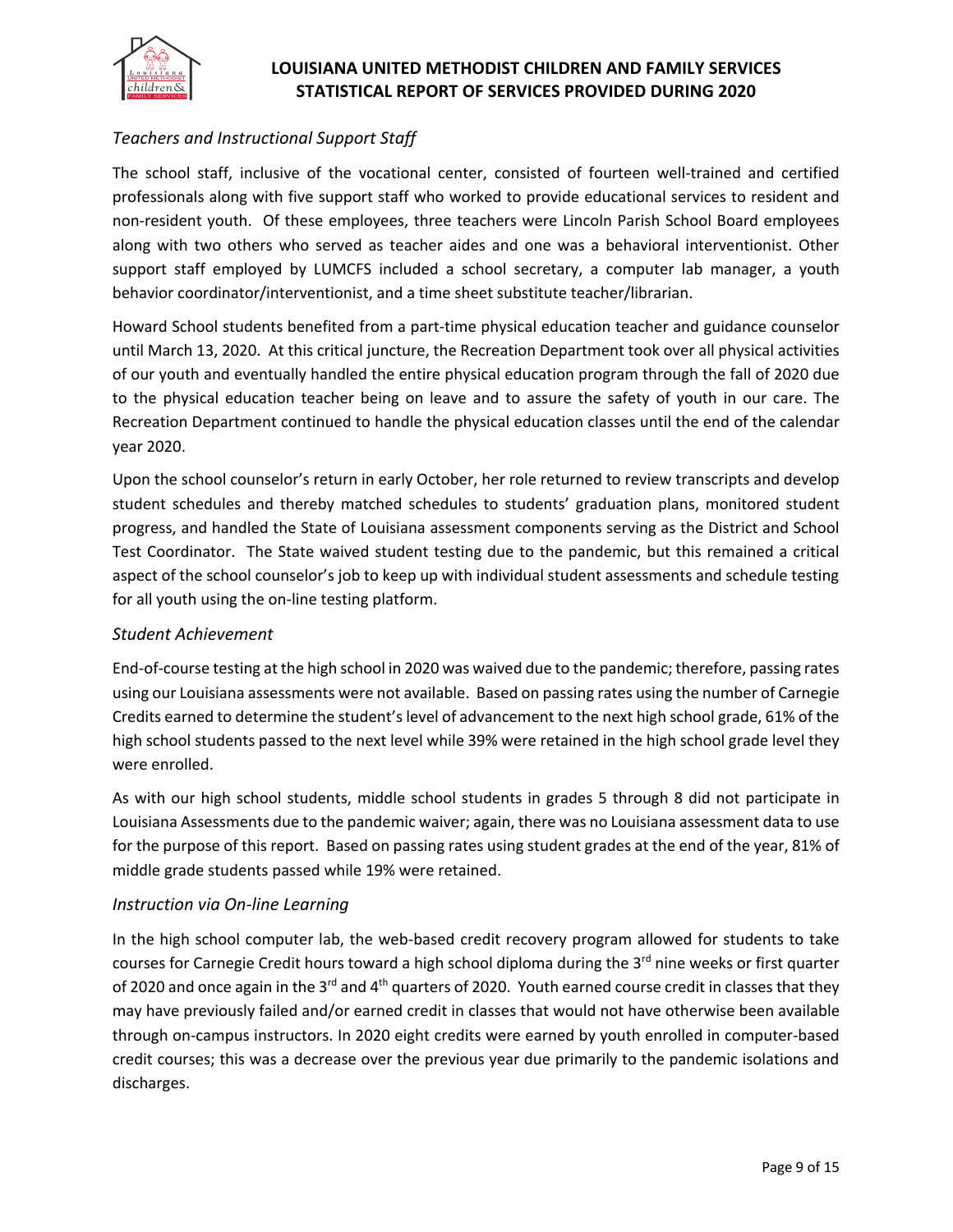

### *Summary*

The Lorraine Howard Educational Center as well as the John Allen Vocational Center offered quality educational experiences for all youth at the Louisiana Methodist Children's Home in 2020 despite the ongoing pandemic. Teaching and learning moved forward in 2020 by navigating, adapting, and embracing unique instructional methods during the extraordinarily challenging days that were experienced. The Education Department of LUMCFS accomplished its stated mission by which all educators and support staff continued to embrace helping every child to achieve his or her fullest academic potential while providing the essential supports of safety, care, and guidance.

# **The OWL Center**

The OWL Center remained open to MCH youth and staff throughout the year of 2020, although LUMCFS placed a moratorium on hosting outside groups from the community due to the COVID-19 pandemic from March-November. The OWL Center served over 3,000 individuals in 2020 through a variety of therapeutic, recreational, and educational programs. The OWL Center also hosted the youth and staff who evacuated from the Methodist Children's Home of Southwest Louisiana for Hurricane Laura and continued in the OWL's care from August through the end of November.

The staff and youth from Louisiana Methodist Children's Home continued to use the Challenge Course and had the opportunity to participate in high and low ropes challenges. These elements provide youth with a chance to get out of their comfort zones, and to develop problem solving and communication skills. It also builds the bond between youth and staff.

The OWL Center was able to host several volunteer groups that helped as we cleared trails, constructed fence, worked in the orchard, painted and cleaned buildings, and other various construction projects. Under the supervision of OWL staff, volunteers made the majority of OWL Salsa and jelly produced in 2020.

Summer program for our Ruston MCH youth included participating in the high and low ropes course, maze activities, canoeing, swimming, mountain biking, horseback riding, and much more! Responding wisely to the COVID-19 pandemic created many challenges, but the OWL Center staff was successful in maintaining a safe environment. Individuals were able to enjoy the OWL Center throughout the year. Each new skill taught during summer programs helped children in residential care gain confidence and demonstrate success in challenging situations.

A core group of volunteers assisted with various lessons and groups at the OWL Equine Center throughout the year.

The therapeutic horsemanship program served over 1,200 individuals in 2020. Youth are taught to safely handle, care for, and ride horses, with each week's lesson focused on a life skills-related theme, such as responsibility, setting goals, following directions, and respect. These classes are a wonderful opportunity for our youth to practice communication, compassion and patience. We were also able to continue offering therapeutic horsemanship classes.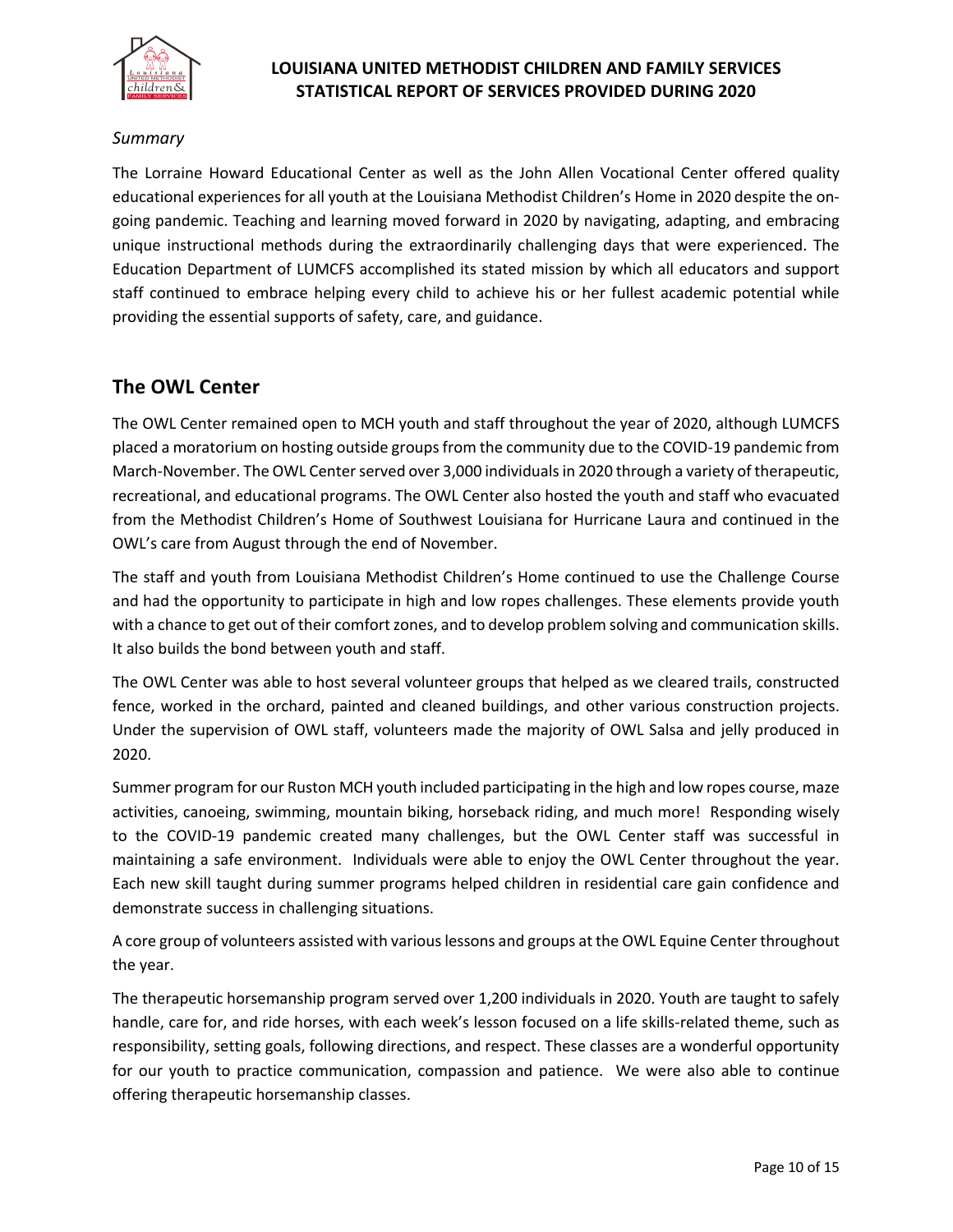

2020 was a different year for the OWL Center, as it was for everyone, but we look forward to returning to normal operations soon. We will continue our mission to the best of our ability in 2021!

Family Counseling Center was greatly impacted by COVID-19, resulting in the temporary halt of services then movement into Tele-mental health. A reduction in staff also impacted the services and number of



The table above details the services provided to the community by the Family Counseling Center, the organization's outpatient counseling program, located in Ruston, Louisiana. The Family Counseling Center served individuals and families through in-office sessions, Tele-mental Health, groups and community education. The individuals/families reside in 16 parishes/counties providing mental health counseling and educational services to over 228,000 individuals.

During the first quarter, counseling sessions were provided at FCC, Grace UMC, Headstart, LPECC, and Cypress Springs Elementary school. In September 2020, Lincoln Parish Schools reopened and the Family Counseling Center transferred school counseling services to Hillcrest Elementary.

**Funding:** The Family Counseling Center is supported by fee for service revenue, grants and the charitable support received from donors whose contributions allow FCC to continue operations.

**Total number of sessions:** FCC provided 1,725 counseling sessions during 2020. An additional 288 sessions were cancelled sessions and additional 182 No-Shows by the client. FCC staff led 12 individual and group sessions at Headstart and LPECC; 153 at Cypress Springs Elementary School; 171 Classroom guidance/Life Skills groups, 6 individual sessions and 6 small groups at Hillcrest Elementary.



Family Counseling Center Revenue Mix

**Partnerships:** In 2020 FCC continued a healthy

partnership with Lincoln Parish School Board, navigating the need for services through COVID19. Additional partnerships were unable to be established due to the world pandemic and departmental changes.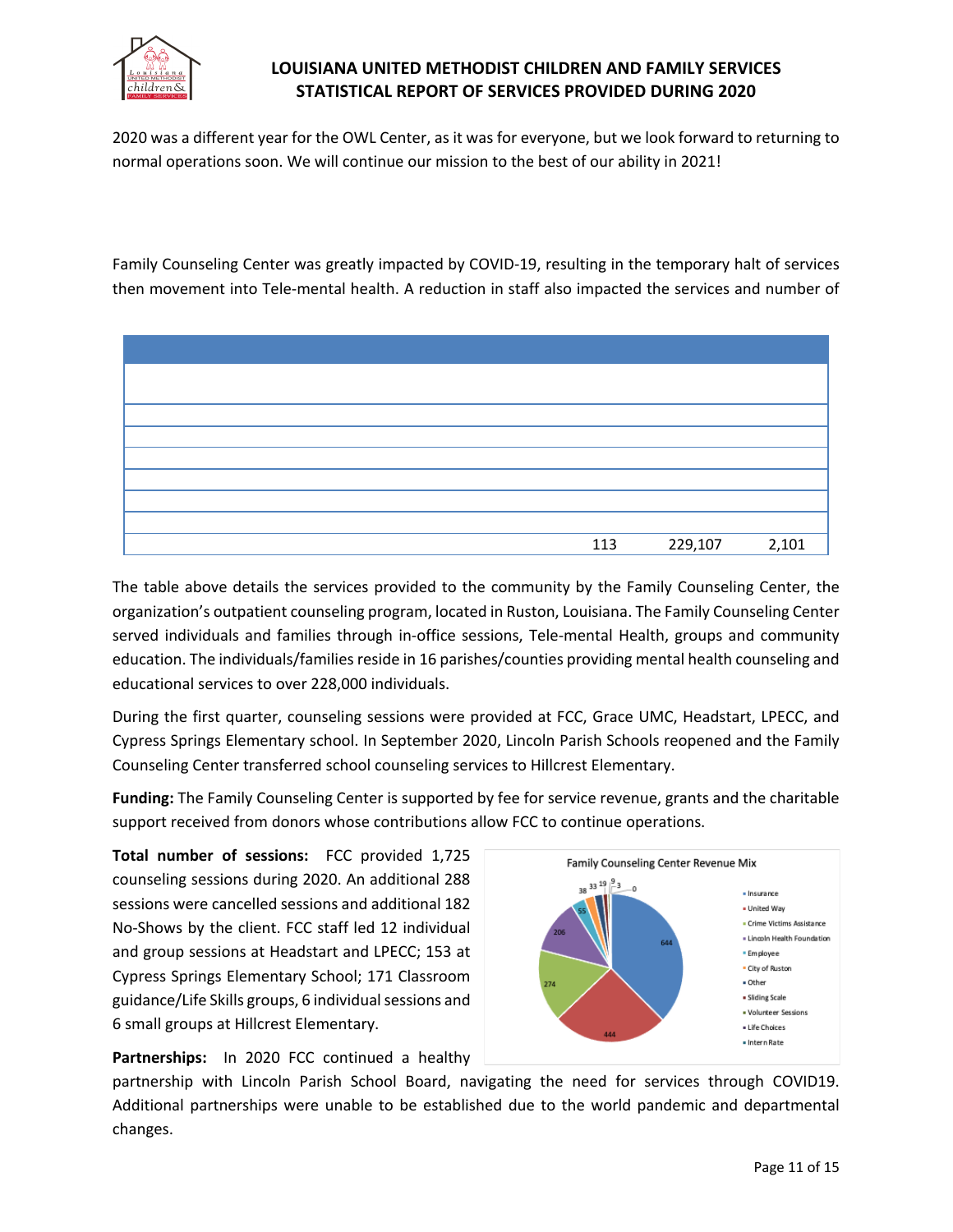

# **LIFE SKILLS TRAINING CENTER**

#### **INDEPENDENT LIVING SKILLS TRAINING AND CASE MANAGEMENT SERVICES**

During 2020, the Life Skills Training Centers completed a move from classroom-oriented life skills groups toward practical and individualized instruction. The new services provided include: Independent Living Skills Preparation with ages 14-15; In-home Support Services to youth ages 16-17; Case Management Services to young adults ages 18-23; Social Learning and Youth Engagement Activities; summer and Holiday Classes; and NYTD surveys and youth support. We have been able to convert our services to virtual learning during the current pandemic.

#### **Monroe Region**

The Monroe Region held 21 summer/ holiday classes and social activities and 232 in-home support sessions. The total number of youths served was 127. The total number of youth ages 14-15 served was 58. The total number of youth ages 16-17 served was 53. The number of youths included 115 DCFS youth, 12 OJJ youth. Total male youth served was 54, and female youth 73. There were 20youth to complete the program with a pre-assessment score average of 51% and an average post assessment score of 63%. Case management services were provided to 16 young adults ages 18-23 that were 6 males and 10 females.

#### **Covington Region**

In addition to 255 in-home support sessions, the Covington Region held 20 summer and holiday classes and social activities for 196 participating youth. The total number of youth ages 14-15 served was 35. The total number of youth ages 16-17 served was 95. 66 young adults served between 18 and 23 years of age participated in engagement activities, in-home support services, and NYTD services. All youth served were in the custody of the Department of Children and Family Services. Total male youth served was 93, and female youth was 103. 16 youth completed the program with a pre-score of 74% and a post-score of 90%. There were no case management services provided to young adults ages 18-23.

#### **Lafayette Region**

The Lafayette Region held 13 summer/ holiday classes and social activities and 141 in-home support sessions. The total number of youths served was 53. The total number of youth ages 14-15 served was 15. The total number of youth ages 16-17 served was 36. The number of DCFS youth served was 52 and 1 being OJJ. Total male youth served was 24, and female youth was 29. The number of youths completing the program was 2 with a pre-assessment score of 67% and a post-assessment of 93%. Case management services were provided to 2 female young adults ages 18-23.

#### **Lake Charles Region**

The Lake Charles Region held 7 summer/ holiday classes and social activities and 58 in-home support sessions. The total number of youths served was 24. The total number of youth ages 14-15 served was 3. The total number of youth ages 16-17 served was 19. All youth served were DCFS youth. Total male youth served was 10, and female youth was 14. There were no youth to complete the program. Case management services were provided to 2 young adults 1 female and 1 male aged 18-23.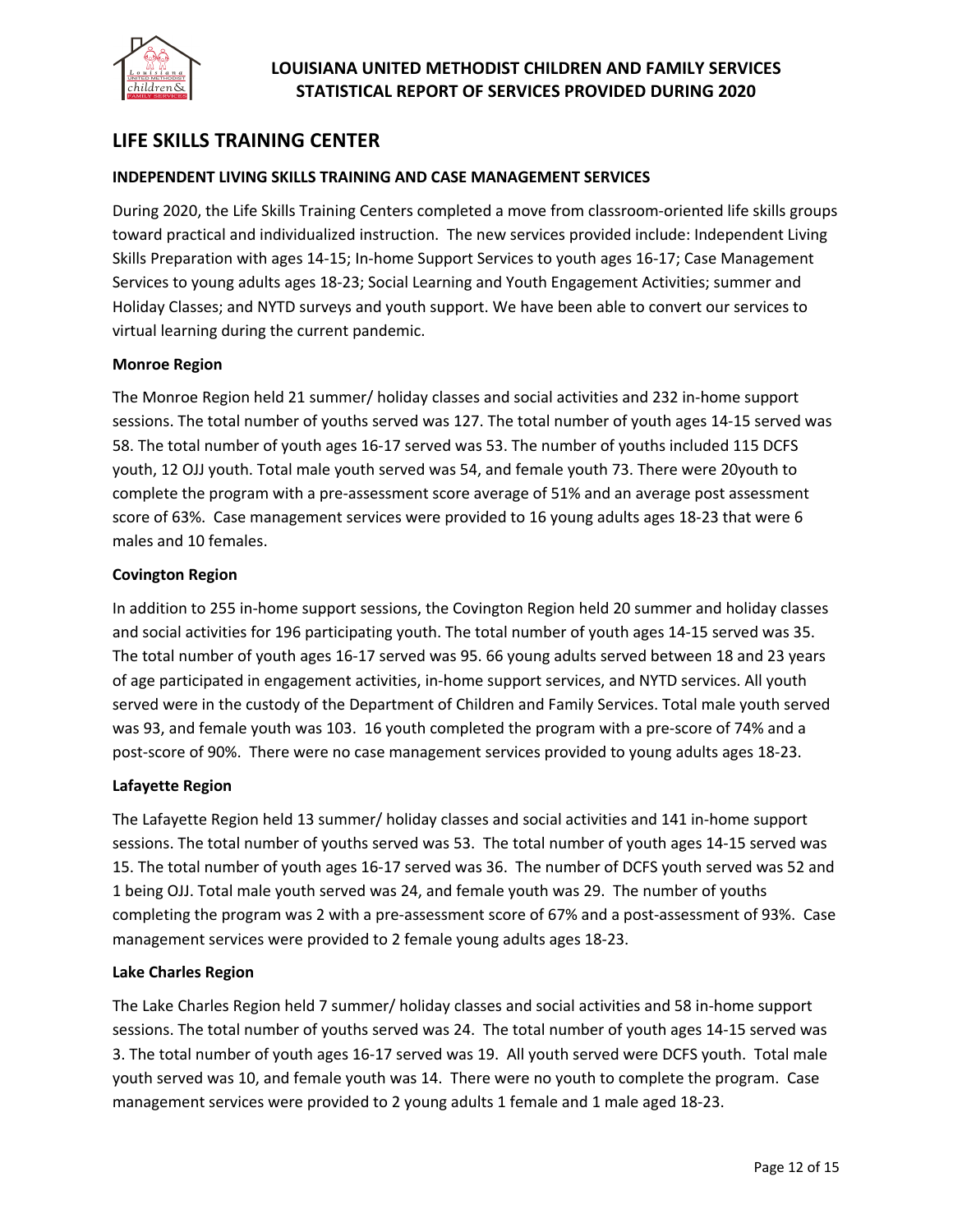

#### **Summary of Life Skills Training Center Activities for all 4 Regions**

The total number of summer/holiday classes, social and youth engagement activities among all four regions was 61. The total number of youths served was 400. The total number of in-home support sessions was 686. The total number of youths served ages 14-15 was 111; ages 16-17 was 203; ages 18- 23 was 86. The total number of DCFS youth served was 387; OJJ youth 13.

The total number of male youths served was 181 and female 219. The total number of youths completing the program was 38 with the average pre-assessment score of 64%; average postassessment 82%.

# **METHODIST FOSTER CARE**

LUMCFS created Methodist Foster Care in December 2015 to provide Therapeutic Foster Care (TFC) services to children in the custody of the Department of Children and Family Services. In 2019, Methodist Foster Care created two new support services for individuals who provide care to children in foster care. Our Kinship Navigator program assists DCFS in certifying Louisiana's relative caregivers. Methodist Foster Care created the Louisiana Foster Care Support Organization, a statewide support service for all of Louisiana's foster and kinship caregivers.

Methodist Foster Care holds Child Placing Agency licenses in the Monroe, Lafayette, Rapides, and Covington regions and from these regions reaches into surrounding areas to provide three foster care services throughout Louisiana: Therapeutic Foster Care, Kinship Navigator services, and the Louisiana Foster Care Support Organization.

#### **Therapeutic Foster Care**

During 2020, Methodist Foster Care continued a five-year growth trend by recruiting, training, and certifying additional Therapeutic Foster Homes throughout Louisiana. During 2020, Methodist Foster Care's Therapeutic Foster Homes cared for 217 children and averaged 121 children in care each day of the year. During 2020, LUMCFS provided more days of care to children



in Methodist Foster Care (42,447) than in the three Methodist Children's Homes combined (37,647 days of care). This is due to two factors: the impact of COVID-19 upon campus occupancy, and the continued growth of Methodist Foster Care.

This trend will continue into the future. While our three psychiatric treatment facilities are limited to their licensed capacities by physical features – increasing capacity would require building additional buildings – therapeutic foster care services are restricted only by the contract with DCFS which stipulates the number of children who will be placed and the results of our organization's work to recruit, certify and support additional families who are located throughout our state.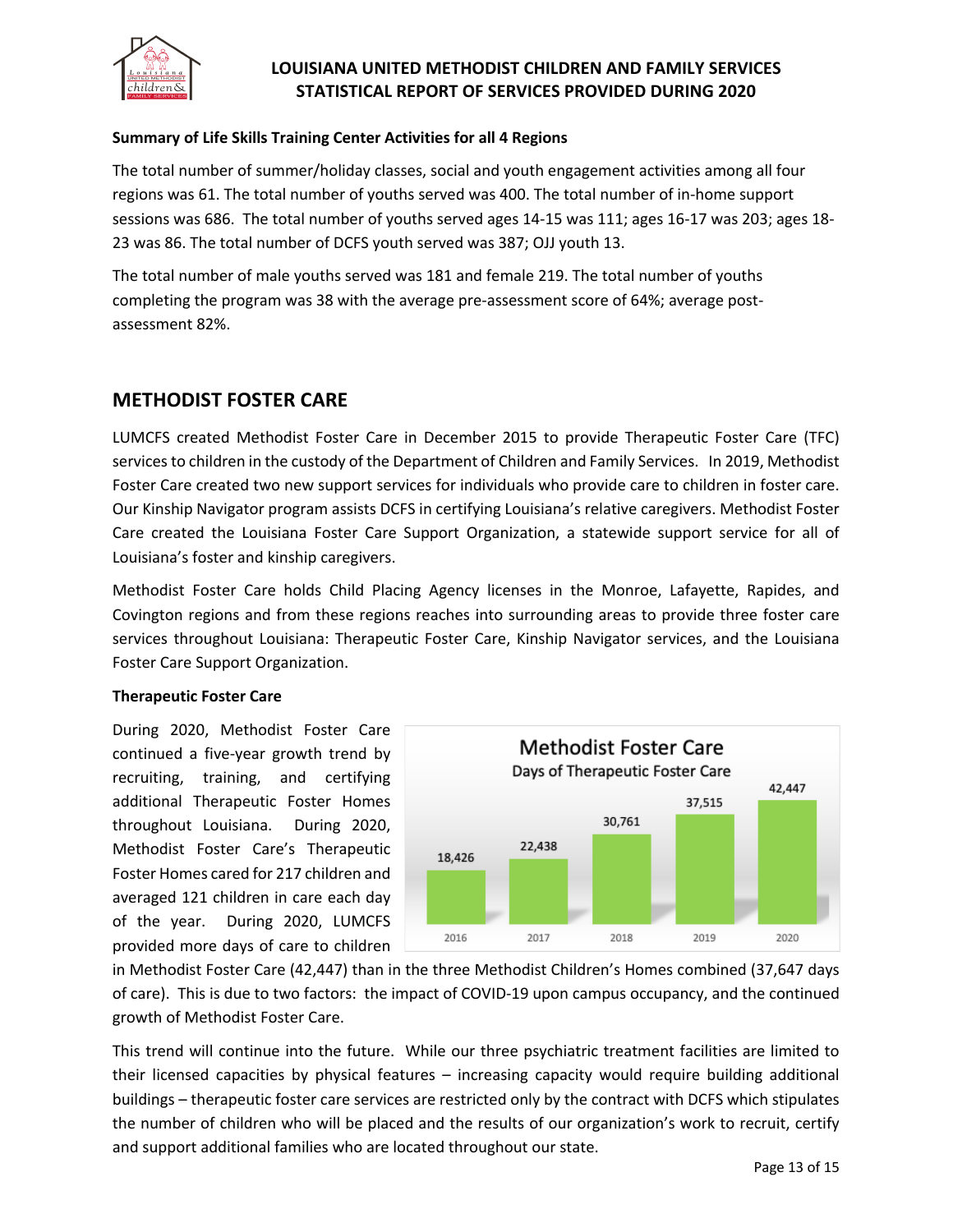

#### *Recruitment*

Methodist Foster Care launched a recruitment website at http://www.RecruitFosterCare.com. From April 1, 2020, when the website was launched to December 31, 2020, 229 individuals completed the online form inquiring about becoming a therapeutic foster caregiver.

Of these 229, AAA become certified as TFC caregivers, BBB were in process of certification at year end, CCC were referred to DCFS Home Development because they were more interested in regular foster care, and DDD were ineligible to become TFC caregivers.

#### **Kinship Navigator**

Kinship Care is the full-time care of children by individuals who have a kinship bond with a child and whose parent is not living in the home. Children receiving appropriate care from relatives benefit by receiving care and affection from someone known to them and by having important attachments, family ties, and relationships preserved. Additionally, when parents are unable to do so, kinship caregivers are often able to provide the safe care needed, eliminating the need for formal child welfare intervention. However, should children have to enter foster care, relatives may be best able to provide care as certified kinship caregivers within the Department of Children and Family Services.

Methodist Foster Care's Kinship Navigator program helps DCFS certify Kinship homes for children. In 2020, DCFS referred 157 homes to our Kinship Navigator program. Of these 157 homes, we completed 106 full home studies and of these, DCFS certified 94. At years end, four were waiting on a certification date, six were not recommended for certification, and two homes were not certified because the child had returned to their parents. At years end, 24 of the referred homes were still in the certification process and 23 elected out of the certification procedure. Four home studies carried over into the next contract and are still in process.

In addition to walking relative caregivers through the certification process, our Kinship Navigator staff make support calls at 30, 60, and 90-day intervals. Chief supports requested by kinship caregivers during these support calls include requests that we assist by following up with DCFS on board payments owed to Kinship families, and connecting Kinship families to community resources for clothing, food, furniture, diapers, and support groups. We also connect families with Early Intervention (Early Steps) and school system resources. We assist kinship families with submitting reimbursement forms for school supplies and school uniforms to DCFS case workers. Our Kinship Specialists worked at building relationships with DCFS Foster Care Workers in order to further assist Kinship families. By phone and in person, our staff provided crisis intervention using TBRI principles in order to stabilize placement until family/child could be linked to counseling services.

#### **Foster Care Support Organization**

Methodist Foster Care's Louisiana Foster Care Support Organization played a critical role in providing information and supporting Louisiana's foster caregivers through the first year of the COVID-19 pandemic and during evacuations and recovery from hurricanes, especially Hurricane Laura.

In addition, other statewide activities of the Foster Care Support Organization during 2020 included:

• The creation of informational Foster Care Support Hubs in all 9 regional DCFS offices and also in all of the parish offices within those regions. These Foster Care Support Hubs are filled with